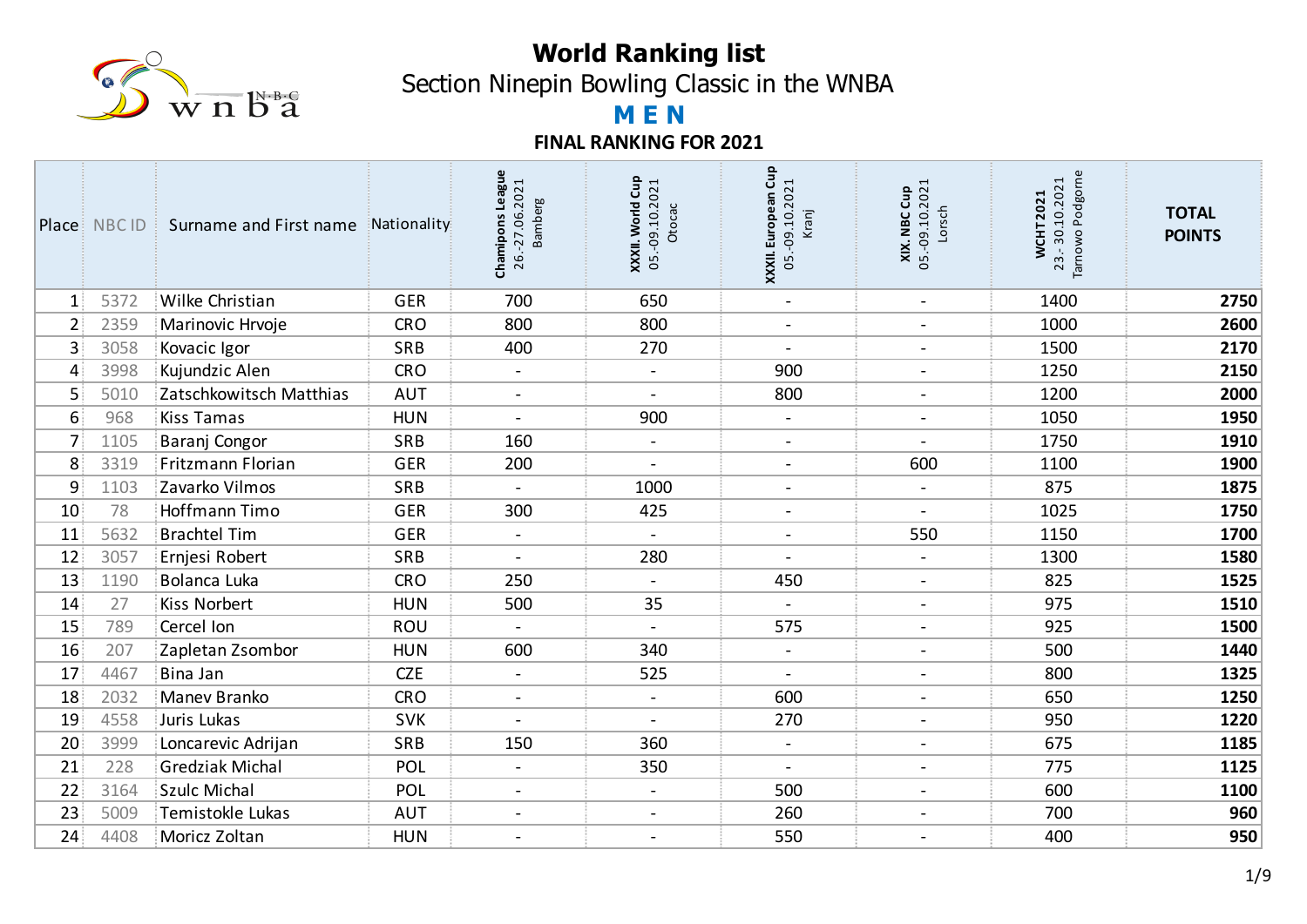

Section Ninepin Bowling Classic in the WNBA

# **M E N**

|                 | <b>Place: NBCID:</b> | Surname and First name | Nationality | Chamipons League<br>26.-27.06.2021<br><b>Bamberg</b> | Gup<br>05.-09.10.2021<br>XXXII. World<br>Otocac | XXXII. European Cup<br>05.-09.10.2021<br>Kranj | <b>XIX. NBC Cup</b><br>05.-09.10.2021<br>Lorsch | Podgorne<br>23.-30.10.2021<br><b>WCHT2021</b><br>Tarnowo | <b>TOTAL</b><br><b>POINTS</b> |
|-----------------|----------------------|------------------------|-------------|------------------------------------------------------|-------------------------------------------------|------------------------------------------------|-------------------------------------------------|----------------------------------------------------------|-------------------------------|
| 25              | 4216                 | Totic Ivan             | <b>CRO</b>  | 85                                                   | 475                                             | $\blacksquare$                                 | $\blacksquare$                                  | 350                                                      | 910                           |
| 26              | 2934                 | <b>Pytlik Michal</b>   | <b>CZE</b>  |                                                      |                                                 | $\overline{\phantom{a}}$                       | $\blacksquare$                                  | 900                                                      | 900                           |
| 27              | 2386                 | <b>Weiss Manuel</b>    | <b>GER</b>  | 180                                                  | 625                                             | $\blacksquare$                                 | $\blacksquare$                                  | 90                                                       | 895                           |
| 28              | 4187                 | Kunze Dominik          | <b>GER</b>  | $\overline{\phantom{a}}$                             | 750                                             | $\overline{\phantom{0}}$                       | $\overline{\phantom{a}}$                        | 120                                                      | 870                           |
| 29              | 4743                 | Vsetecka Markus        | <b>AUT</b>  | $\overline{\phantom{a}}$                             | $\blacksquare$                                  | $\blacksquare$                                 | 105                                             | 750                                                      | 855                           |
| 30 <sup>3</sup> | 25                   | Kakuk Levente          | <b>HUN</b>  | $\overline{\phantom{0}}$                             | $\blacksquare$                                  | $\overline{\phantom{0}}$                       | $\blacksquare$                                  | 850                                                      | 850                           |
| 31              | 47                   | Vlakevski Bojan        | <b>CRO</b>  | $\blacksquare$                                       | 600                                             | $\blacksquare$                                 | $\overline{\phantom{a}}$                        | 250                                                      | 850                           |
| 32              | 4801                 | Wittke Christopher     | <b>GER</b>  | $\overline{a}$                                       |                                                 | $\blacksquare$                                 | 800                                             | $\blacksquare$                                           | 800                           |
| 33              | 1998                 | Petric Ivan            | <b>BIH</b>  | $\blacksquare$                                       | 330                                             | $\blacksquare$                                 | $\blacksquare$                                  | 450                                                      | 780                           |
| 34              | 4749                 | Schmid Daniel          | <b>GER</b>  | $\overline{\phantom{a}}$                             | $\overline{\phantom{a}}$                        | $\overline{\phantom{a}}$                       | 700                                             | 50                                                       | 750                           |
| 35              | 5200                 | Pointinger Jürgen      | <b>GER</b>  | $\blacksquare$                                       | $\sim$                                          | $\blacksquare$                                 | $\blacksquare$                                  | 725                                                      | 725                           |
| 36 <sup>2</sup> | 15                   | Stoklas Uros           | <b>SLO</b>  |                                                      |                                                 | 700                                            | $\sim$                                          | $\sim$                                                   | 700                           |
| 37              | 818                  | Gerdau Marcus          | <b>GER</b>  | $\blacksquare$                                       | 700                                             | $\blacksquare$                                 | $\overline{\phantom{a}}$                        | $\blacksquare$                                           | 700                           |
| 38              | 1106                 | Milinkovic Aleksandar  | <b>SRB</b>  | $\overline{\phantom{0}}$                             | 675                                             | $\overline{a}$                                 | $\blacksquare$                                  | $\blacksquare$                                           | 675                           |
| 39              | 3778                 | Turk Matej             | <b>SLO</b>  | $\sim$                                               | $\blacksquare$                                  | 650                                            | $\blacksquare$                                  | $\overline{\phantom{a}}$                                 | 650                           |
| 40              | 3047                 | Kuna Erik              | <b>SVK</b>  | $\overline{\phantom{a}}$                             | 575                                             | $\blacksquare$                                 | $\overline{\phantom{a}}$                        | 60                                                       | 635                           |
| 41              | 2289                 | Dudas Horatiu Bogdan   | ROU         | $\blacksquare$                                       | 390                                             | $\overline{\phantom{a}}$                       | $\blacksquare$                                  | 230                                                      | 620                           |
| 42              | 4753                 | Muse Nikola            | <b>CRO</b>  | 130                                                  | 230                                             | $\overline{\phantom{a}}$                       | $\blacksquare$                                  | 200                                                      | 560                           |
| 43              | 2424                 | Vlajkov Radovan        | SRB         |                                                      | $\overline{\phantom{0}}$                        | $\overline{\phantom{a}}$                       | $\overline{\phantom{a}}$                        | 550                                                      | 550                           |
| 44              | 3136                 | Vesely Jiri            | <b>CZE</b>  | $\overline{\phantom{a}}$                             | 550                                             |                                                | $\overline{\phantom{a}}$                        | $\blacksquare$                                           | 550                           |
| 45              | 5055                 | <b>Barth Daniel</b>    | <b>GER</b>  | $\overline{\phantom{0}}$                             | $\overline{\phantom{a}}$                        | 525                                            | $\overline{\phantom{a}}$                        | $\overline{\phantom{a}}$                                 | 525                           |
| 46              | 5021                 | <b>Grivicic Mihael</b> | <b>CRO</b>  | 60                                                   | 320                                             | $\blacksquare$                                 | $\blacksquare$                                  | 140                                                      | 520                           |
| 47              | 154                  | Hazva Jaroslav         | <b>CZE</b>  | $\blacksquare$                                       | $\overline{a}$                                  | $\blacksquare$                                 | 210                                             | 300                                                      | 510                           |
| 48              | 5112                 | Kragelj Gasper         | <b>SLO</b>  | $\overline{\phantom{a}}$                             | 500                                             | $\overline{\phantom{a}}$                       | $\overline{\phantom{a}}$                        |                                                          | 500                           |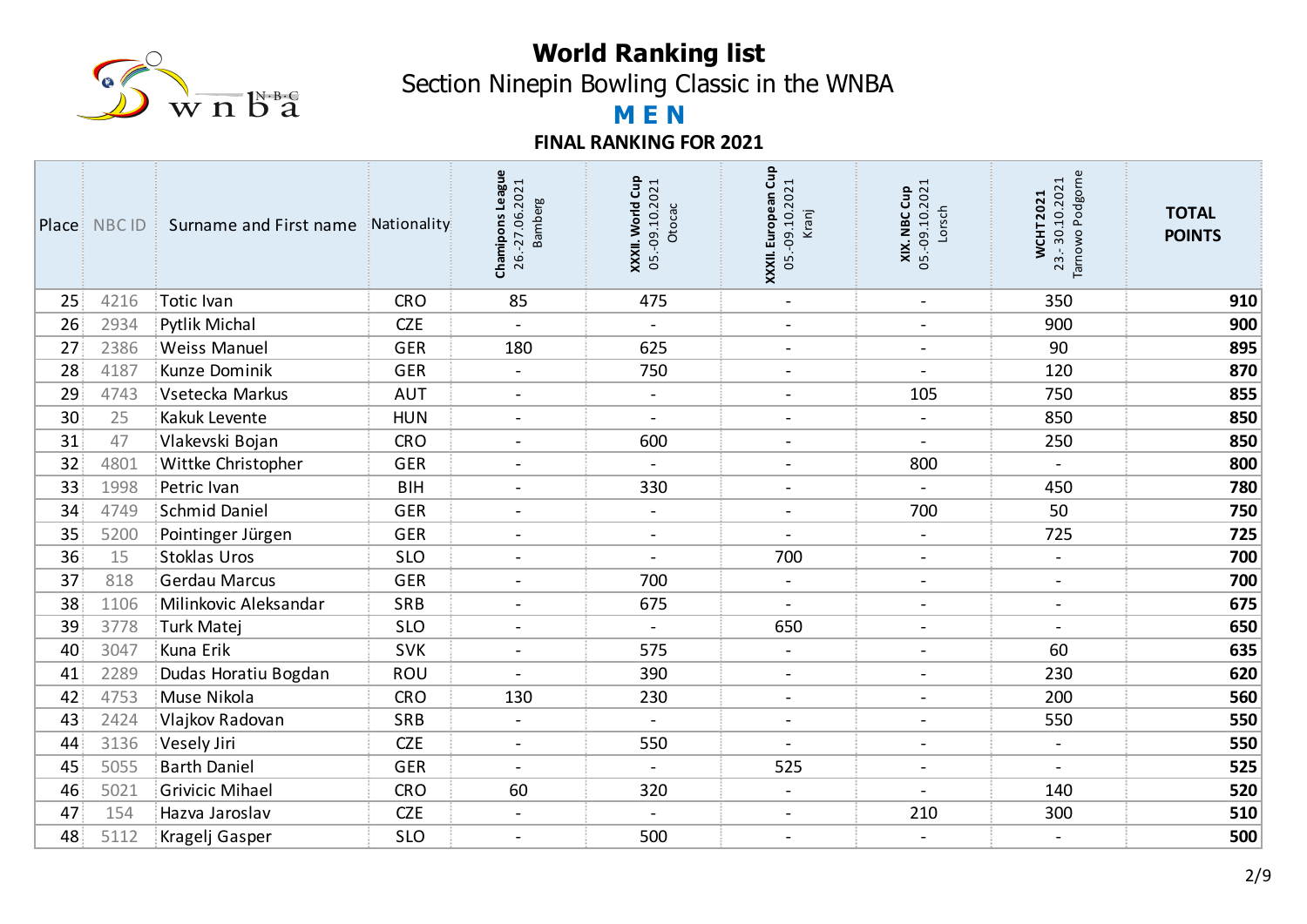

Section Ninepin Bowling Classic in the WNBA

# **M E N**

|    | Place NBC ID i | Surname and First name   | Nationality | Chamipons League<br>26.-27.06.2021<br><b>Bamberg</b> | Gup<br>05.-09.10.2021<br><b>World</b><br>Otocac<br>$X$ $X$ $X$ $II$ . | Gup<br>05.-09.10.2021<br>XXXII. European<br>Kranj | <b>XIX. NBC Cup</b><br>05.-09.10.2021<br>Lorsch | Podgorne<br>23.-30.10.2021<br><b>WCHT2021</b><br>Tarnowo | <b>TOTAL</b><br><b>POINTS</b> |
|----|----------------|--------------------------|-------------|------------------------------------------------------|-----------------------------------------------------------------------|---------------------------------------------------|-------------------------------------------------|----------------------------------------------------------|-------------------------------|
| 49 | 3040           | Rathmayer Martin         | <b>AUT</b>  | $\blacksquare$                                       | $\blacksquare$                                                        | 350                                               | $\blacksquare$                                  | 150                                                      | 500                           |
| 50 | 4047           | <b>Weber Mathias</b>     | <b>GER</b>  | $\blacksquare$                                       | $\qquad \qquad -$                                                     |                                                   | 500                                             |                                                          | 500                           |
| 51 | 1191           | Mance Matija             | <b>CRO</b>  | 100                                                  | $\blacksquare$                                                        | 300                                               | $\blacksquare$                                  | 80                                                       | 480                           |
| 52 | 3775           | Jantol Peter             | <b>SLO</b>  | $\blacksquare$                                       | $\overline{\phantom{0}}$                                              | 475                                               | $\blacksquare$                                  | $\blacksquare$                                           | 475                           |
| 53 | 291            | Szel Tibor               | <b>HUN</b>  | $\blacksquare$                                       | $\blacksquare$                                                        | $\blacksquare$                                    | 475                                             | $\blacksquare$                                           | 475                           |
| 54 | 2357           | Jelicic Marko            | <b>CRO</b>  | $\blacksquare$                                       | 450                                                                   | $\overline{\phantom{a}}$                          |                                                 | $\overline{\phantom{a}}$                                 | 450                           |
| 55 | 6363           | Nüsslein Mario           | <b>GER</b>  | $\blacksquare$                                       | $\blacksquare$                                                        | $\overline{a}$                                    | 450                                             | $\blacksquare$                                           | 450                           |
| 56 | 5611           | Mecerod Jan              | <b>CZE</b>  | $\blacksquare$                                       | $\blacksquare$                                                        | 425                                               | $\blacksquare$                                  | $\blacksquare$                                           | 425                           |
| 57 | 2149           | Relota Boris             | SRB         | $\overline{\phantom{a}}$                             | $\blacksquare$                                                        | $\blacksquare$                                    | 425                                             | $\overline{\phantom{a}}$                                 | 425                           |
| 58 | 4296           | Simek Michal             | <b>CZE</b>  | $\overline{a}$                                       | $\overline{a}$                                                        | 400                                               | $\blacksquare$                                  | $\blacksquare$                                           | 400                           |
| 59 | 4550           | Klicaric Bojan           | SRB         | $\blacksquare$                                       | 400                                                                   | $\blacksquare$                                    | $\blacksquare$                                  | $\overline{\phantom{a}}$                                 | 400                           |
| 60 | 3737           | Juhas Sasa               | SRB         |                                                      | $\overline{\phantom{0}}$                                              | $\blacksquare$                                    | 400                                             |                                                          | 400                           |
| 61 | 4931           | Lallinger Manuel         | <b>GER</b>  | $\overline{\phantom{0}}$                             | $\blacksquare$                                                        | $\blacksquare$                                    | 235                                             | 160                                                      | 395                           |
| 62 | 664            | Vadovic Bystrik          | <b>SVK</b>  | $\overline{\phantom{a}}$                             | 380                                                                   | $\overline{\phantom{a}}$                          | $\blacksquare$                                  | $\qquad \qquad \blacksquare$                             | 380                           |
| 63 | 5735           | Horvath Zoltan           | <b>HUN</b>  | $\blacksquare$                                       | $\overline{\phantom{0}}$                                              | 375                                               | $\overline{\phantom{a}}$                        | $\overline{\phantom{a}}$                                 | 375                           |
| 64 | 6684           | Tvarog Tomislav          | <b>CRO</b>  | $\blacksquare$                                       |                                                                       | $\overline{\phantom{a}}$                          | 375                                             | $\overline{\phantom{a}}$                                 | 375                           |
| 65 | 3931           | Neumann Daniel           | <b>CZE</b>  | $\blacksquare$                                       | 370                                                                   | $\overline{\phantom{a}}$                          | $\blacksquare$                                  | $\blacksquare$                                           | 370                           |
| 66 | 5114           | Pozar Ziga               | <b>SLO</b>  | $\overline{\phantom{a}}$                             | $\overline{\phantom{a}}$                                              | $\blacksquare$                                    | 350                                             | $\qquad \qquad \blacksquare$                             | 350                           |
| 67 | 6318           | Kevresan Miodrag         | SRB         | $\blacksquare$                                       | $\sim$                                                                | 325                                               | $\blacksquare$                                  | $\blacksquare$                                           | 325                           |
| 68 | 248            | Mihalcioiu Petrut Ovidiu | ROU         | $\qquad \qquad -$                                    | 300                                                                   | $\overline{\phantom{a}}$                          |                                                 | 25                                                       | 325                           |
| 69 | 75             | Calic Jovan              | SRB         | $\qquad \qquad -$                                    | $\overline{\phantom{a}}$                                              | $\blacksquare$                                    | 325                                             | $\blacksquare$                                           | 325                           |
| 70 | 5655           | Laposi Roberto Daniel    | ROU         | $\overline{\phantom{a}}$                             | 310                                                                   | $\blacksquare$                                    | $\blacksquare$                                  | $\qquad \qquad -$                                        | 310                           |
| 71 | 765            | Kovac Andrej             | <b>CRO</b>  | 110                                                  | 190                                                                   | $\blacksquare$                                    | $\blacksquare$                                  | $\blacksquare$                                           | 300                           |
| 72 | 3576           | <b>Brancsek Janos</b>    | <b>HUN</b>  | 120                                                  | 180                                                                   | $\blacksquare$                                    | $\blacksquare$                                  | $\overline{\phantom{a}}$                                 | 300                           |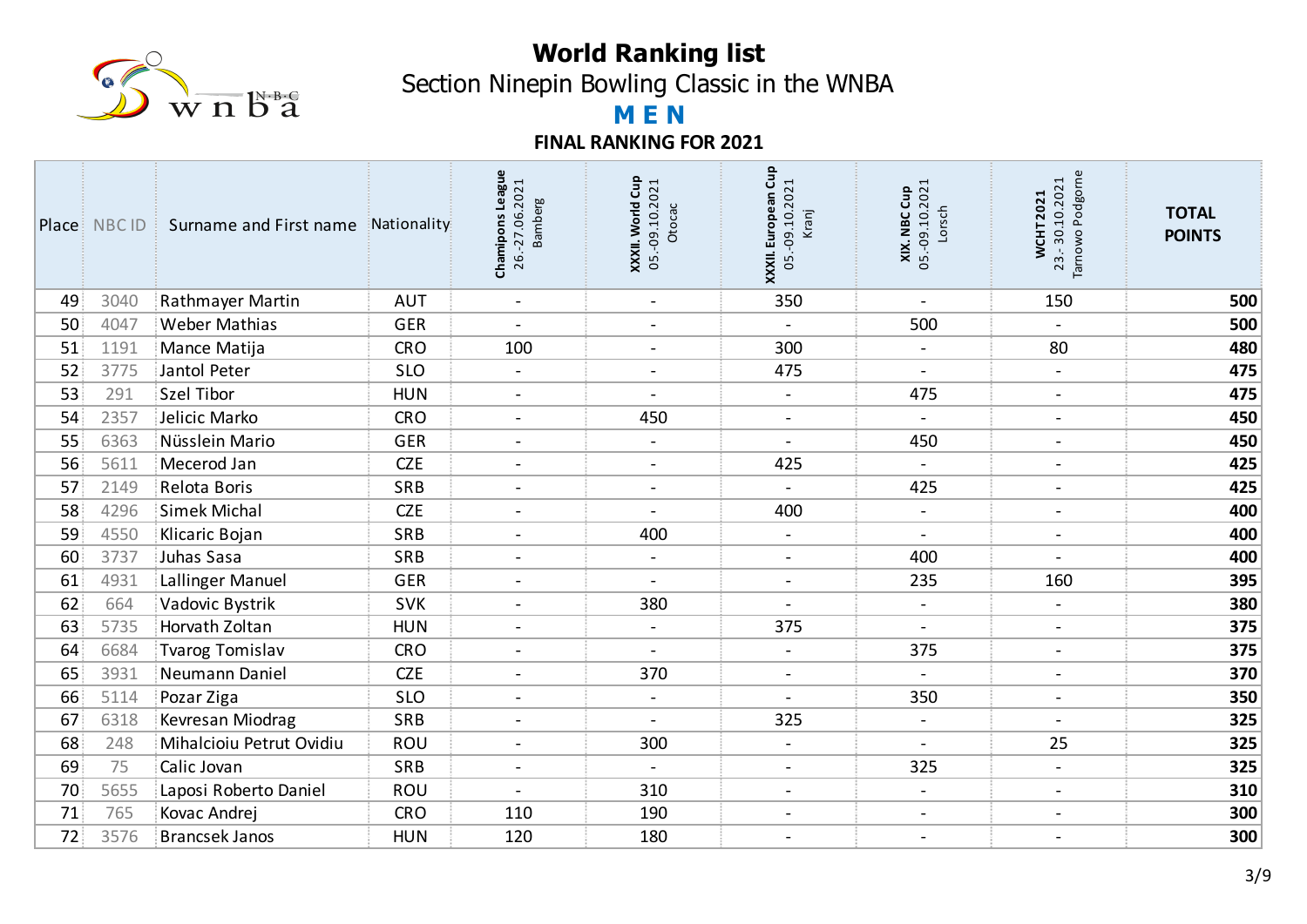

Section Ninepin Bowling Classic in the WNBA

# **M E N**

|                 | Place: NBCID | Surname and First name<br>з. | Nationality | Chamipons League<br>26.-27.06.2021<br><b>Bamberg</b> | Gup<br>05.-09.10.2021<br>XXXII. World<br>Otocac | XXXII. European Cup<br>05.-09.10.2021<br>Kranj | <b>XIX. NBC Cup</b><br>05.-09.10.2021<br>Lorsch | Podgorne<br>23.-30.10.2021<br><b>WCHT2021</b><br>Tarnowo | <b>TOTAL</b><br><b>POINTS</b> |
|-----------------|--------------|------------------------------|-------------|------------------------------------------------------|-------------------------------------------------|------------------------------------------------|-------------------------------------------------|----------------------------------------------------------|-------------------------------|
| 73              | 844          | Vsetecka Philipp             | <b>AUT</b>  | $\blacksquare$                                       | $\blacksquare$                                  | $\blacksquare$                                 | 300                                             | $\blacksquare$                                           | 300                           |
| 74              | 3779         | Burkeljca Gasper             | <b>SLO</b>  | $\sim$                                               | $\overline{a}$                                  | 290                                            | $\blacksquare$                                  | $\blacksquare$                                           | 290                           |
| 75              | 2753         | Pop-Krstev Georg             | <b>MKD</b>  | $\blacksquare$                                       | 290                                             | $\overline{\phantom{m}}$                       | $\blacksquare$                                  | $\blacksquare$                                           | 290                           |
| 76              | 4728         | Hendrych Petr                | <b>CZE</b>  | $\blacksquare$                                       | $\overline{\phantom{a}}$                        | 220                                            | $\overline{\phantom{a}}$                        | 70                                                       | 290                           |
| 77              | 2333         | Fritz Patrick                | <b>AUT</b>  | $\blacksquare$                                       | $\overline{\phantom{a}}$                        | 280                                            | $\blacksquare$                                  | $\blacksquare$                                           | 280                           |
| 78              | 2435         | Nemcek Peter                 | <b>SVK</b>  | $\blacksquare$                                       | 260                                             | $\blacksquare$                                 | $\overline{\phantom{a}}$                        | 20                                                       | 280                           |
| 79              | 1884         | Konopka Mikolaj              | POL         | $\blacksquare$                                       | $\blacksquare$                                  | 145                                            | $\overline{\phantom{a}}$                        | 130                                                      | 275                           |
| 80              | 1386         | Jaglicic Uros                | SRB         | $\overline{a}$                                       | $\blacksquare$                                  | $\overline{a}$                                 | 275                                             | $\blacksquare$                                           | 275                           |
| 81              | 1044         | Fridl Mario                  | <b>CRO</b>  | 80                                                   | $\blacksquare$                                  | 180                                            | $\blacksquare$                                  | $\blacksquare$                                           | 260                           |
| 82              | 4239         | Toth Aron                    | <b>HUN</b>  | $\blacksquare$                                       | $\overline{\phantom{a}}$                        | 250                                            | $\overline{\phantom{a}}$                        | $\blacksquare$                                           | 250                           |
| 83              | 211          | <b>Blaas Wolfgang</b>        | <b>ITA</b>  | $\blacksquare$                                       | 250                                             | $\blacksquare$                                 | $\sim$                                          | $\sim$                                                   | 250                           |
| 84              | 293          | Vekic Goran                  | <b>SRB</b>  | $\overline{\phantom{a}}$                             | $\overline{\phantom{a}}$                        | $\overline{\phantom{a}}$                       | 250                                             | $\blacksquare$                                           | 250                           |
| 85              | 5355         | Kotal Michael                | <b>CZE</b>  | $\blacksquare$                                       | $\blacksquare$                                  | $\blacksquare$                                 | 245                                             | $\blacksquare$                                           | 245                           |
| 86              | 525          | Pastar Djordje               | <b>BIH</b>  | $\blacksquare$                                       | $\blacksquare$                                  | 240                                            | $\blacksquare$                                  |                                                          | 240                           |
| 87              | 1528         | Osiewicz Jakub               | POL         | $\blacksquare$                                       | $\overline{\phantom{a}}$                        | $\blacksquare$                                 | $\blacksquare$                                  | 240                                                      | 240                           |
| 88              | 1453         | Pasiak Tomas                 | <b>SVK</b>  | $\overline{a}$                                       | 240                                             | $\blacksquare$                                 |                                                 | $\blacksquare$                                           | 240                           |
| 89              | 2291         | Simonovic Slobodan           | SRB         | $\blacksquare$                                       | $\sim$                                          | $\blacksquare$                                 | 240                                             | $\blacksquare$                                           | 240                           |
| 90 <sub>1</sub> | 2307         | <b>Hejhal Radek</b>          | <b>CZE</b>  | $\overline{\phantom{a}}$                             | $\overline{\phantom{a}}$                        | 230                                            |                                                 | $\overline{\phantom{a}}$                                 | 230                           |
| 91              | 572          | <b>Braun Daniel</b>          | <b>CZE</b>  | $\blacksquare$                                       | $\blacksquare$                                  | $\blacksquare$                                 | 230                                             | $\blacksquare$                                           | 230                           |
| 92              | 6364         | Scheuring Marco              | <b>GER</b>  | $\overline{\phantom{a}}$                             | $\overline{\phantom{a}}$                        | $\overline{\phantom{a}}$                       | 225                                             |                                                          | 225                           |
| 93              | 4990         | Pasic Denis                  | <b>SLO</b>  | $\overline{a}$                                       | $\overline{\phantom{a}}$                        | $\blacksquare$                                 | $\blacksquare$                                  | 220                                                      | 220                           |
| 94              | 6315         | Prljevic Marijo              | <b>BIH</b>  | $\overline{\phantom{a}}$                             | 220                                             | $\blacksquare$                                 | $\blacksquare$                                  | $\blacksquare$                                           | 220                           |
| 95              | 5859         | Todorovic Nemanja            | SRB         | $\qquad \qquad -$                                    | $\overline{\phantom{a}}$                        | $\overline{\phantom{a}}$                       | 220                                             | $\blacksquare$                                           | 220                           |
| 96              | 4564         | Trklja Miodrag               | <b>BIH</b>  | $\overline{\phantom{a}}$                             | $\blacksquare$                                  | $\overline{\phantom{a}}$                       | 215                                             | $\blacksquare$                                           | 215                           |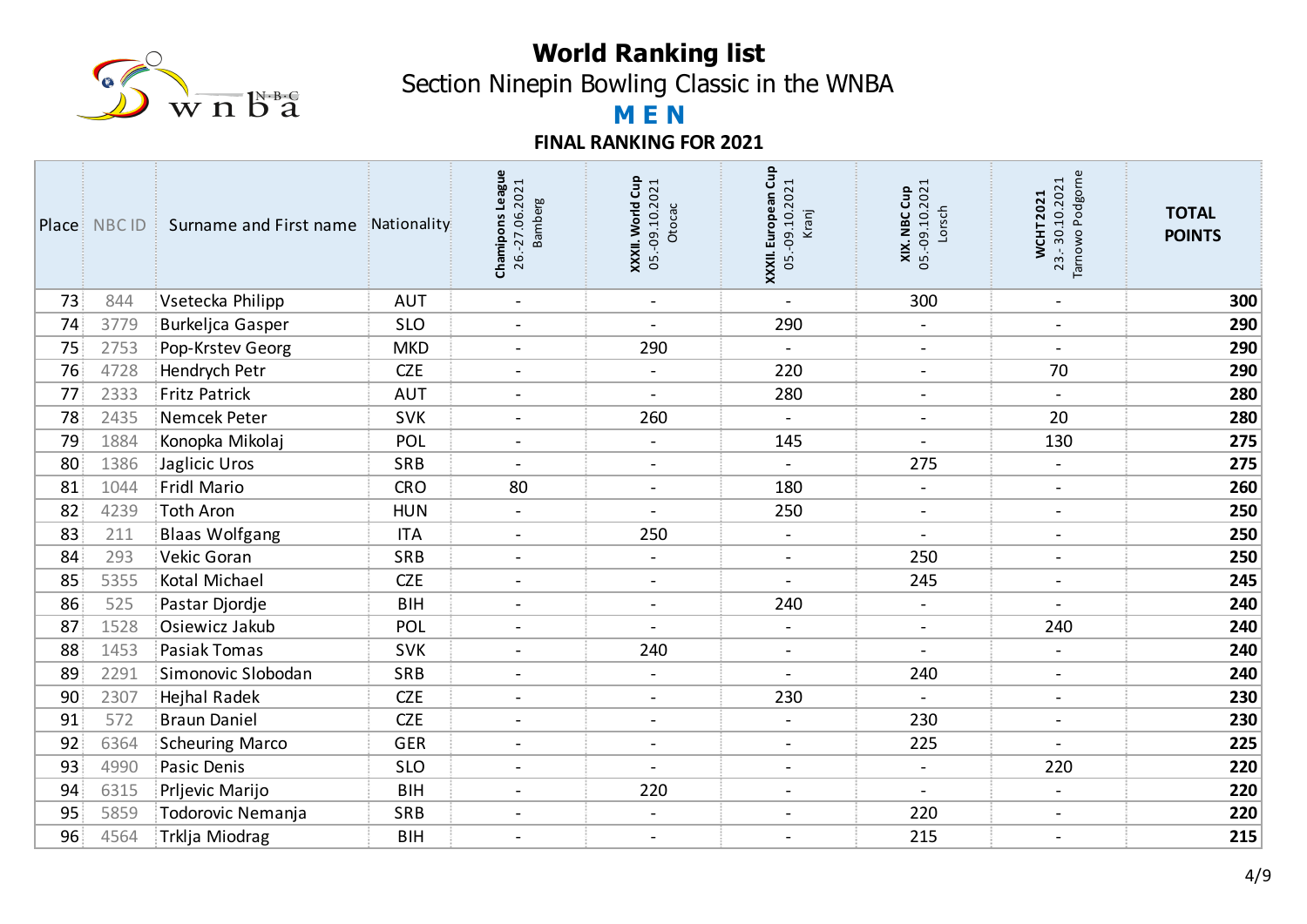

Section Ninepin Bowling Classic in the WNBA

# **M E N**

|                  | Place: NBC ID | Surname and First name | Nationality | Chamipons League<br>26.-27.06.2021<br><b>Bamberg</b> | Cup<br><b>XXXII. World Cup</b><br>05.-09.10.2021<br>Otocac | Gup<br><b>XXXII. European Cup</b><br>05.-09.10.2021<br>Kranj | <b>XIX. NBC Cup</b><br>05.-09.10.2021<br>Lorsch | Podgorne<br>23.-30.10.2021<br><b>WCHT2021</b><br><b>Tarnowo</b> | <b>TOTAL</b><br><b>POINTS</b> |
|------------------|---------------|------------------------|-------------|------------------------------------------------------|------------------------------------------------------------|--------------------------------------------------------------|-------------------------------------------------|-----------------------------------------------------------------|-------------------------------|
| 97               | 1606          | Kratochvil Michal      | <b>CZE</b>  | $\blacksquare$                                       | $\blacksquare$                                             | 210                                                          | $\blacksquare$                                  | $\blacksquare$                                                  | 210                           |
| 98               | 181           | Koell Frederic         | <b>FRA</b>  | $\overline{\phantom{a}}$                             | $\blacksquare$                                             | $\blacksquare$                                               | $\blacksquare$                                  | 210                                                             | 210                           |
| 99               | 4887          | Spelina Vojtech        | <b>CZE</b>  | $\blacksquare$                                       | 210                                                        | $\blacksquare$                                               | $\blacksquare$                                  | $\blacksquare$                                                  | 210                           |
| 100 <sub>1</sub> | 6357          | Gajin Dragan           | SRB         | $\blacksquare$                                       | $\blacksquare$                                             | $\blacksquare$                                               | 205                                             | $\blacksquare$                                                  | 205                           |
| 101              | 3036          | <b>Biro Patrik</b>     | <b>HUN</b>  | $\overline{\phantom{a}}$                             | $\blacksquare$                                             | 200                                                          | $\blacksquare$                                  | $\overline{\phantom{a}}$                                        | 200                           |
| 102              | 3106          | Endrst Jan             | <b>CZE</b>  | $\overline{a}$                                       | 200                                                        | $\blacksquare$                                               | $\blacksquare$                                  | $\overline{\phantom{a}}$                                        | 200                           |
| 103              | 3255          | Mejac Jure             | <b>SLO</b>  | $\blacksquare$                                       | $\blacksquare$                                             | $\blacksquare$                                               | 200                                             | $\blacksquare$                                                  | 200                           |
| 104              | 1997          | Petric Pere            | <b>BIH</b>  | $\overline{a}$                                       | 150                                                        | $\blacksquare$                                               | $\blacksquare$                                  | 45                                                              | 195                           |
| 105              | 4191          | Lavric Danijel         | <b>SLO</b>  | $\blacksquare$                                       | $\blacksquare$                                             | $\blacksquare$                                               | 195                                             | $\overline{\phantom{a}}$                                        | 195                           |
| 106              | 5841          | Lange Fabian           | <b>GER</b>  | $\overline{\phantom{a}}$                             | $\overline{\phantom{a}}$                                   | 190                                                          | $\blacksquare$                                  |                                                                 | 190                           |
| 107              | 4469          | Gorecky Rostislav      | <b>CZE</b>  | $\blacksquare$                                       | $\sim$                                                     | $\blacksquare$                                               | $\sim$                                          | 190                                                             | 190                           |
| 108              | 3308          | <b>Valik Tomas</b>     | <b>CZE</b>  | $\blacksquare$                                       | $\overline{\phantom{a}}$                                   | $\blacksquare$                                               | 190                                             | $\blacksquare$                                                  | 190                           |
| 109              | 30            | <b>Bulka Matko</b>     | <b>CRO</b>  | $\blacksquare$                                       | $\overline{\phantom{a}}$                                   | $\blacksquare$                                               | 185                                             | $\blacksquare$                                                  | 185                           |
| 110              | 5143          | Svoboda Milan          | <b>CZE</b>  | $\blacksquare$                                       |                                                            | $\blacksquare$                                               | $\blacksquare$                                  | 180                                                             | 180                           |
| 111              | 5044          | Rauscher Corentin      | <b>FRA</b>  | $\blacksquare$                                       | 170                                                        | $\blacksquare$                                               | $\blacksquare$                                  | 10                                                              | 180                           |
| 112              | 69            | Dimitrovski Dimitar    | <b>MKD</b>  | 90                                                   | 90                                                         | $\blacksquare$                                               |                                                 | $\blacksquare$                                                  | 180                           |
| 113              | 2322          | Dejda Filip            | <b>CZE</b>  | $\sim$                                               | $\blacksquare$                                             | $\blacksquare$                                               | 180                                             | $\overline{\phantom{a}}$                                        | 180                           |
| 114              | 5056          | <b>Huth Oskar</b>      | <b>GER</b>  | $\overline{\phantom{a}}$                             | $\blacksquare$                                             | 175                                                          | $\overline{\phantom{a}}$                        | $\blacksquare$                                                  | 175                           |
| 115              | 6237          | Raab Alexander         | <b>GER</b>  | $\blacksquare$                                       | $\blacksquare$                                             | $\blacksquare$                                               | 175                                             | $\overline{\phantom{a}}$                                        | 175                           |
| 116              | 3407          | Dimovski Peco          | <b>MKD</b>  | $\blacksquare$                                       | $\blacksquare$                                             | 170                                                          | $\blacksquare$                                  | $\blacksquare$                                                  | 170                           |
| 117              | 3604          | Tudorie Bogdan         | ROU         | $\overline{a}$                                       | $\blacksquare$                                             | $\blacksquare$                                               | $\blacksquare$                                  | 170                                                             | 170                           |
| 118              | 3900          | Galic Nemanja          | <b>BIH</b>  | 140                                                  | $\overline{\phantom{a}}$                                   | $\blacksquare$                                               | $\overline{\phantom{a}}$                        | 30                                                              | 170                           |
| 119              | 6669          | Keregdarto Boris       | SRB         | $\overline{\phantom{a}}$                             | $\overline{\phantom{a}}$                                   | $\overline{\phantom{a}}$                                     | 170                                             | $\overline{\phantom{a}}$                                        | 170                           |
| 120              | 5920          | Flerin Stefan          | <b>SLO</b>  | $\blacksquare$                                       | $\blacksquare$                                             | 165                                                          | $\blacksquare$                                  | $\overline{\phantom{a}}$                                        | 165                           |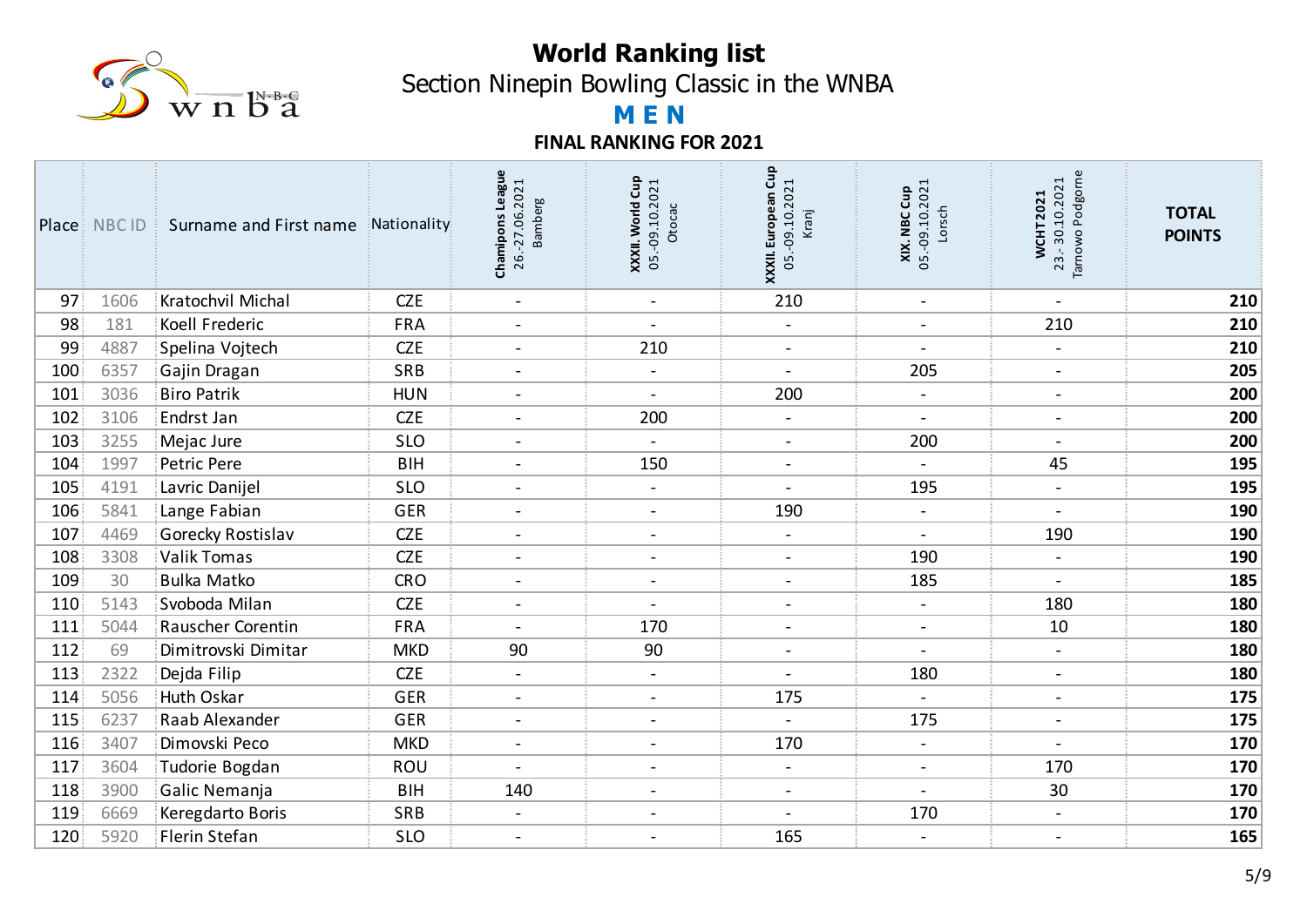

Section Ninepin Bowling Classic in the WNBA

# **M E N**

|     | Place: NBC ID | Surname and First name | Nationality | Chamipons League<br>26.-27.06.2021<br><b>Bamberg</b> | Cup<br>05.-09.10.2021<br>XXXII. World<br>Otocac | Gup<br>05.-09.10.2021<br>XXXII. European<br>Kranj | <b>XIX. NBC Cup</b><br>05.-09.10.2021<br>Lorsch | Podgorne<br>23.-30.10.2021<br><b>WCHT2021</b><br>Tarnowo | <b>TOTAL</b><br><b>POINTS</b> |
|-----|---------------|------------------------|-------------|------------------------------------------------------|-------------------------------------------------|---------------------------------------------------|-------------------------------------------------|----------------------------------------------------------|-------------------------------|
| 121 | 724           | Trpkovski Saso         | <b>MKD</b>  | $\blacksquare$                                       | $\blacksquare$                                  | $\blacksquare$                                    | 110                                             | 55                                                       | 165                           |
| 122 | 529           | Dzajic Ljubinko        | <b>BIH</b>  | $\overline{\phantom{a}}$                             | $\overline{\phantom{a}}$                        |                                                   | 165                                             | $\overline{\phantom{a}}$                                 | 165                           |
| 123 | 5351          | <b>Molnar Pal</b>      | <b>HUN</b>  | $\blacksquare$                                       | $\blacksquare$                                  | 160                                               | $\blacksquare$                                  | $\overline{\phantom{a}}$                                 | 160                           |
| 124 | 2768          | Jurancic Timi          | <b>SLO</b>  | $\overline{a}$                                       | 160                                             | $\blacksquare$                                    | $\blacksquare$                                  | $\blacksquare$                                           | 160                           |
| 125 | 3479          | Dojic Damir            | SRB         | $\blacksquare$                                       | $\blacksquare$                                  | $\blacksquare$                                    | 160                                             | $\blacksquare$                                           | 160                           |
| 126 | 1211          | Dudal Sebastien        | <b>FRA</b>  | $\blacksquare$                                       | $\blacksquare$                                  | 155                                               | $\blacksquare$                                  | $\blacksquare$                                           | 155                           |
| 127 | 5807          | Pleskal Miroslav       | <b>CZE</b>  | $\blacksquare$                                       | $\blacksquare$                                  | $\blacksquare$                                    | 155                                             | $\overline{\phantom{a}}$                                 | 155                           |
| 128 | 5484          | Kolev Cane             | <b>MKD</b>  | $\blacksquare$                                       | $\blacksquare$                                  | 150                                               | $\blacksquare$                                  | $\overline{\phantom{a}}$                                 | 150                           |
| 129 | 4027          | Hess Julian            | <b>GER</b>  | $\blacksquare$                                       | $\overline{\phantom{a}}$                        | $\blacksquare$                                    | 150                                             | $\overline{\phantom{a}}$                                 | 150                           |
| 130 | 349           | Pavlik Petr            | <b>CZE</b>  | $\sim$                                               | $\overline{a}$                                  | $\blacksquare$                                    | 145                                             | $\blacksquare$                                           | 145                           |
| 131 | 1455          | Sibal Peter            | <b>SVK</b>  | $\overline{\phantom{a}}$                             | $\blacksquare$                                  | 140                                               | $\blacksquare$                                  | $\blacksquare$                                           | 140                           |
| 132 | 1556          | Righi Georg            | <b>ITA</b>  |                                                      | 140                                             | $\overline{\phantom{a}}$                          |                                                 | $\overline{\phantom{a}}$                                 | 140                           |
| 133 | 2093          | Ogrizek Dominik        | <b>SLO</b>  | $\blacksquare$                                       | $\blacksquare$                                  | $\blacksquare$                                    | 140                                             | $\overline{\phantom{a}}$                                 | 140                           |
| 134 | 6642          | <b>Rozman Szabolcs</b> | <b>HUN</b>  | $\sim$                                               | $\blacksquare$                                  | 135                                               | $\blacksquare$                                  | $\overline{\phantom{a}}$                                 | 135                           |
| 135 | 2750          | Memedi Ibrahim         | <b>MKD</b>  | $\blacksquare$                                       | $\overline{\phantom{a}}$                        | $\blacksquare$                                    | 135                                             | $\overline{\phantom{a}}$                                 | 135                           |
| 136 | 6542          | Seliman Andrei         | ROU         | $\overline{\phantom{a}}$                             |                                                 | 130                                               | $\qquad \qquad -$                               | $\qquad \qquad$                                          | 130                           |
| 137 | 877           | Ostojic Goran          | SRB         | $\blacksquare$                                       | 130                                             | $\blacksquare$                                    | $\blacksquare$                                  | $\overline{\phantom{a}}$                                 | 130                           |
| 138 | 3445          | Markovic Darko         | SRB         | $\overline{\phantom{a}}$                             |                                                 | $\blacksquare$                                    | 130                                             | $\blacksquare$                                           | 130                           |
| 139 | 881           | Oman Marko             | <b>SLO</b>  | $\overline{\phantom{a}}$                             | $\overline{\phantom{a}}$                        | 125                                               | $\blacksquare$                                  | $\overline{\phantom{a}}$                                 | 125                           |
| 140 | 6680          | <b>Kosak Denis</b>     | <b>CRO</b>  | $\blacksquare$                                       | $\blacksquare$                                  | $\overline{\phantom{a}}$                          | 125                                             | $\overline{\phantom{a}}$                                 | 125                           |
| 141 | 18            | Hafnar Damjan          | <b>SLO</b>  | $\overline{\phantom{a}}$                             |                                                 | 120                                               | $\blacksquare$                                  | $\blacksquare$                                           | 120                           |
| 142 | 232           | Maslowski Tomasz       | POL         | $\blacksquare$                                       | 120                                             | $\blacksquare$                                    | $\blacksquare$                                  | $\overline{\phantom{a}}$                                 | 120                           |
| 143 | 2092          | <b>Mavsar Ales</b>     | <b>SLO</b>  | $\blacksquare$                                       | $\blacksquare$                                  | $\overline{a}$                                    | 120                                             | $\blacksquare$                                           | 120                           |
| 144 | 3175          | <b>Andric Sinisa</b>   | <b>BIH</b>  | $\overline{\phantom{a}}$                             | $\overline{\phantom{a}}$                        | 115                                               | $\overline{\phantom{a}}$                        | $\overline{\phantom{a}}$                                 | 115                           |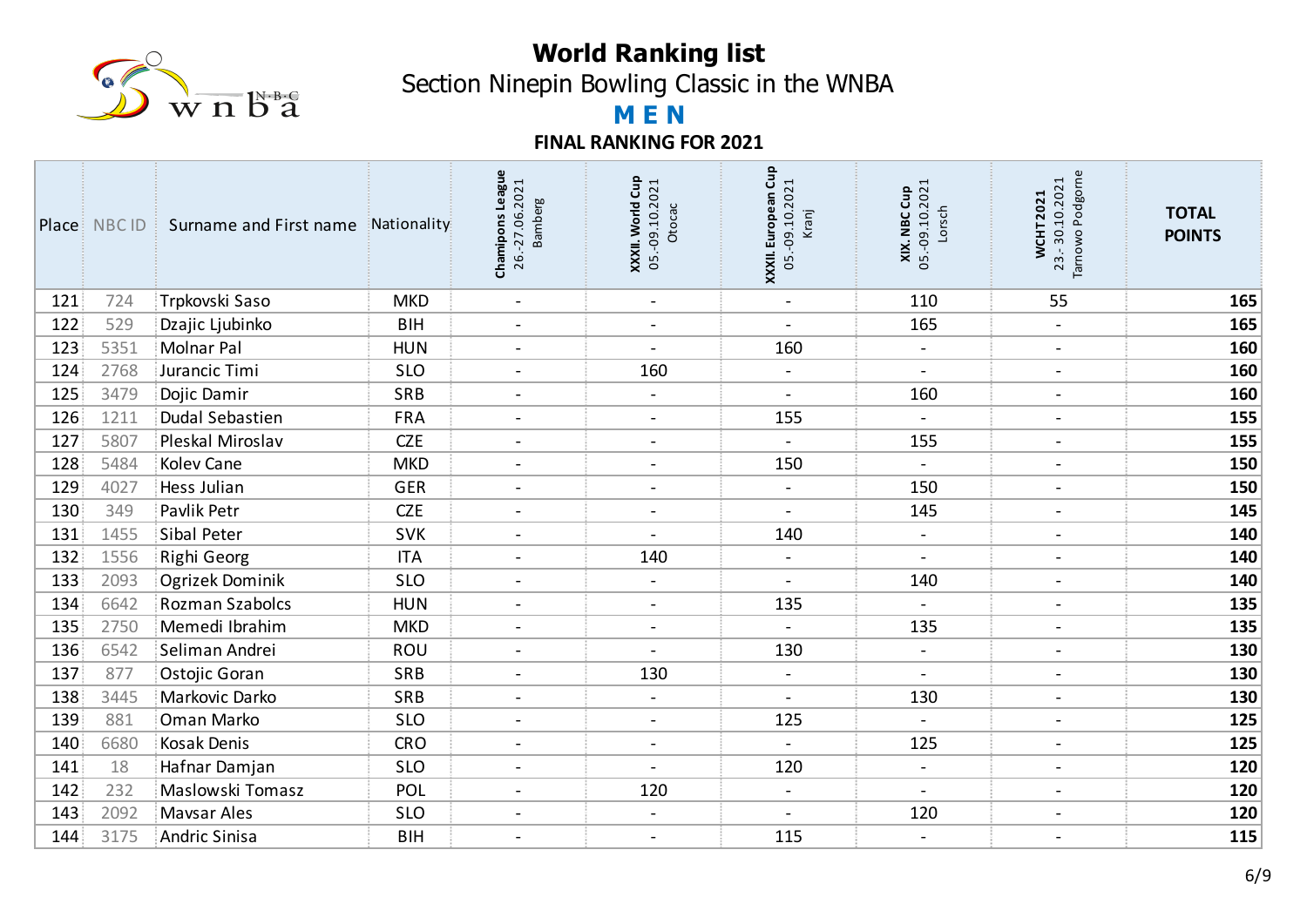

Section Ninepin Bowling Classic in the WNBA

# **M E N**

|                  | <b>Place</b> NBC ID | Surname and First name | Nationality | Chamipons League<br>26.-27.06.2021<br><b>Bamberg</b> | Cup<br>05.-09.10.2021<br>XXXII. World<br>Otocac | Gup<br><b>XXXII. European Cup</b><br>05.-09.10.2021<br>Kranj | <b>XIX. NBC Cup</b><br>05.-09.10.2021<br>Lorsch | Podgorne<br>23.-30.10.2021<br><b>WCHT2021</b><br>Tarnowo I | <b>TOTAL</b><br><b>POINTS</b> |
|------------------|---------------------|------------------------|-------------|------------------------------------------------------|-------------------------------------------------|--------------------------------------------------------------|-------------------------------------------------|------------------------------------------------------------|-------------------------------|
| 145              | 1442                | Pedevilla Andreas      | <b>AUT</b>  | $\blacksquare$                                       | $\blacksquare$                                  | $\overline{a}$                                               | 115                                             | $\blacksquare$                                             | 115                           |
| 146              | 4427                | Zamljen Igor           | <b>SLO</b>  | $\overline{\phantom{a}}$                             | $\blacksquare$                                  | 110                                                          | $\blacksquare$                                  |                                                            | 110                           |
| 147              | 4757                | Ivancik Marcel         | <b>SVK</b>  | $\blacksquare$                                       | $\blacksquare$                                  | $\blacksquare$                                               | $\blacksquare$                                  | 110                                                        | 110                           |
| 148              | 2273                | Feher Bela             | <b>HUN</b>  | $\overline{\phantom{a}}$                             | 110                                             | $\overline{\phantom{a}}$                                     | $\overline{\phantom{a}}$                        | $\blacksquare$                                             | 110                           |
| 149              | 3859                | Vymazal Zdenek         | <b>CZE</b>  | $\overline{a}$                                       | $\blacksquare$                                  | 105                                                          | $\overline{\phantom{a}}$                        | $\blacksquare$                                             | 105                           |
| 150 <sup>3</sup> | 3476                | Habermeyer Markus      | <b>GER</b>  | $\overline{a}$                                       | $\overline{a}$                                  | 100                                                          | $\sim$                                          |                                                            | 100                           |
| 151              | 2718                | Hrustemovic Nermin     | <b>BIH</b>  | $\blacksquare$                                       | $\blacksquare$                                  | $\blacksquare$                                               | $\blacksquare$                                  | 100                                                        | 100                           |
| 152              | 156                 | Jirous Michal          | <b>CZE</b>  | $\overline{a}$                                       | 100                                             | $\overline{\phantom{a}}$                                     |                                                 |                                                            | 100                           |
| 153              | 6410                | Teskera Marko          | <b>CRO</b>  | $\blacksquare$                                       | $\blacksquare$                                  | $\overline{\phantom{a}}$                                     | 100                                             | $\overline{\phantom{a}}$                                   | 100                           |
| 154              | 5574                | Lukaszewski Patryk     | POL         |                                                      | $\overline{a}$                                  | 95                                                           | $\blacksquare$                                  | $\blacksquare$                                             | 95                            |
| 155              | 3833                | Gaspert Borna          | <b>CRO</b>  | 95                                                   | $\overline{\phantom{0}}$                        | $\blacksquare$                                               | $\blacksquare$                                  | $\overline{\phantom{a}}$                                   | 95                            |
| 156              | 130                 | Novakovic Boris        | <b>BIH</b>  |                                                      |                                                 | $\blacksquare$                                               | 95                                              | $\qquad \qquad \blacksquare$                               | 95                            |
| 157              | 4261                | <b>Kozak Martin</b>    | SVK         | $\overline{\phantom{a}}$                             | $\blacksquare$                                  | 90                                                           | $\blacksquare$                                  | $\blacksquare$                                             | 90                            |
| 158              | 1944                | Trkulja Milan          | SRB         | $\overline{\phantom{a}}$                             | $\overline{\phantom{a}}$                        | $\overline{\phantom{a}}$                                     | 90                                              | $\blacksquare$                                             | 90                            |
| 159              | 286                 | Matijas Nikola         | SRB         | $\overline{a}$                                       | $\overline{\phantom{a}}$                        | 85                                                           | $\blacksquare$                                  | $\blacksquare$                                             | 85                            |
| 160              | 1487                | <b>Turk Predrag</b>    | <b>CRO</b>  |                                                      | $\overline{\phantom{a}}$                        | $\overline{\phantom{a}}$                                     | 85                                              | $\overline{a}$                                             | 85                            |
| 161              | 5499                | Hugele Cyril           | <b>FRA</b>  | $\overline{\phantom{a}}$                             | $\blacksquare$                                  | 80                                                           | $\blacksquare$                                  | $\blacksquare$                                             | 80                            |
| 162              | 5837                | Snejdar Miroslav       | <b>CZE</b>  | $\overline{\phantom{a}}$                             | 80                                              | $\overline{\phantom{a}}$                                     | $\blacksquare$                                  | $\blacksquare$                                             | 80                            |
| 163              | 1638                | Novakovic Bojan        | <b>BIH</b>  | $\overline{a}$                                       | $\blacksquare$                                  | $\overline{\phantom{a}}$                                     | 80                                              | $\overline{\phantom{a}}$                                   | 80                            |
| 164              | 2292                | Popov Dalibor          | SRB         | $\overline{\phantom{a}}$                             | $\blacksquare$                                  | 75                                                           | $\blacksquare$                                  | $\blacksquare$                                             | 75                            |
| 165              | 4549                | Lainscak David         | SRB         | $\overline{\phantom{a}}$                             | 75                                              | $\blacksquare$                                               | $\blacksquare$                                  | $\blacksquare$                                             | 75                            |
| 166              | 11                  | Karsai Laszlo          | <b>HUN</b>  | 75                                                   | $\overline{\phantom{a}}$                        | $\blacksquare$                                               | $\blacksquare$                                  | $\overline{\phantom{a}}$                                   | 75                            |
| 167              | 3834                | Jelitte Christian      | <b>GER</b>  | $\overline{\phantom{a}}$                             | $\overline{a}$                                  | $\sim$                                                       | 75                                              | $\overline{\phantom{a}}$                                   | 75                            |
| 168              | 5984                | <b>Bajic Borislav</b>  | SRB         | $\blacksquare$                                       | $\blacksquare$                                  | 70                                                           | $\overline{\phantom{a}}$                        | $\blacksquare$                                             | 70                            |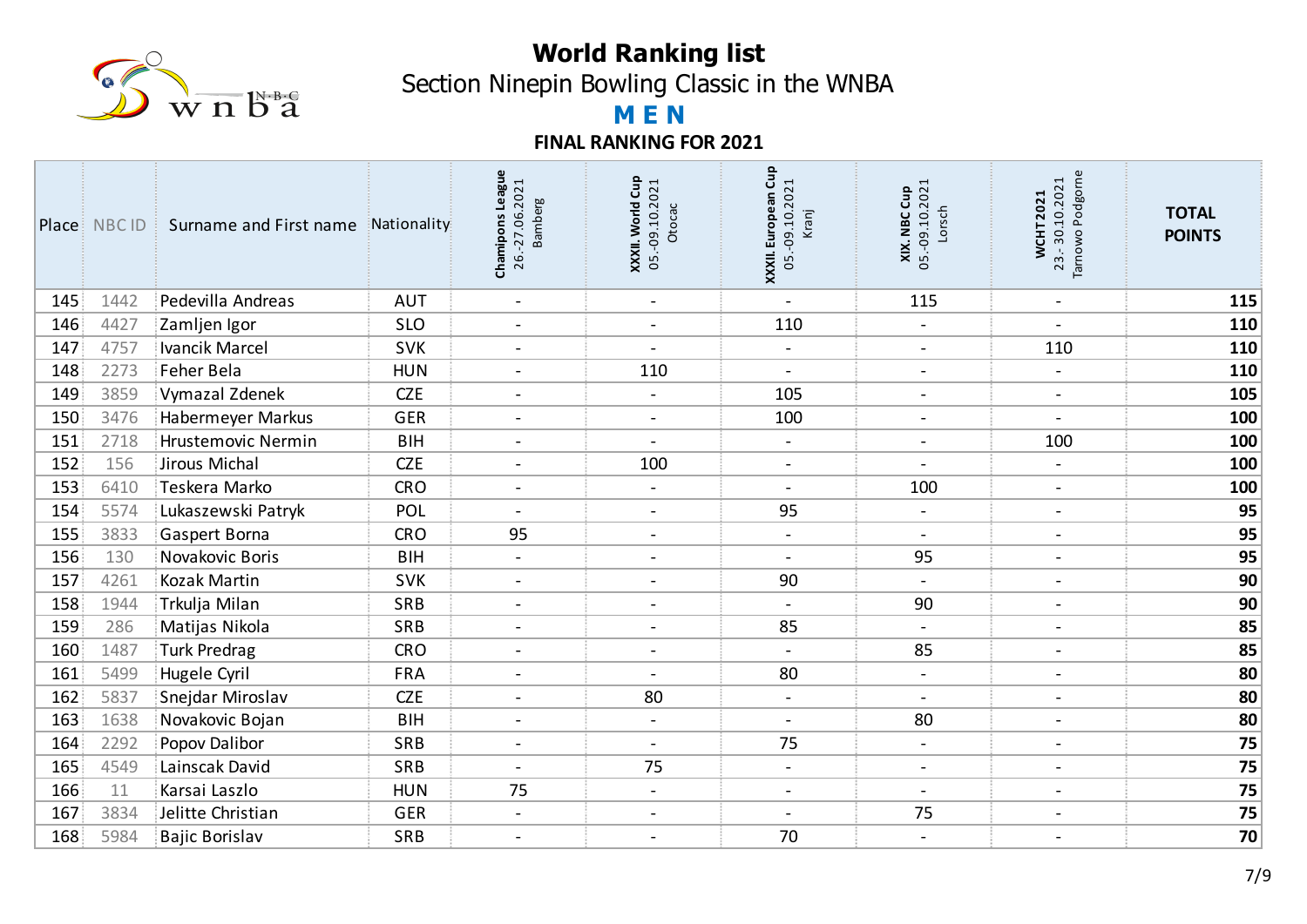

Section Ninepin Bowling Classic in the WNBA

# **M E N**

|     | Place NBC ID | Surname and First name | Nationality | Chamipons League<br>26.-27.06.2021<br><b>Bamberg</b> | Cup<br><b>XXXII. World Cup</b><br>05.-09.10.2021<br>Otocac | XXXII. European Cup<br>05.-09.10.2021<br>Kranj | <b>XIX. NBC Cup</b><br>05.-09.10.2021<br>Lorsch | Podgorne<br>23.-30.10.2021<br><b>WCHT2021</b><br>lowo<br>Tarn | <b>TOTAL</b><br><b>POINTS</b> |
|-----|--------------|------------------------|-------------|------------------------------------------------------|------------------------------------------------------------|------------------------------------------------|-------------------------------------------------|---------------------------------------------------------------|-------------------------------|
| 169 | 2946         | Milivojevic Milos      | SRB         | $\blacksquare$                                       | 70                                                         | $\blacksquare$                                 | $\blacksquare$                                  | $\overline{\phantom{a}}$                                      | 70                            |
| 170 | 4939         | <b>Delic Denis</b>     | <b>CRO</b>  | 70                                                   | $\blacksquare$                                             | $\blacksquare$                                 | $\blacksquare$                                  | $\blacksquare$                                                | 70                            |
| 171 | 5348         | Cserpnyák Martin       | <b>HUN</b>  | $\blacksquare$                                       | $\blacksquare$                                             | $\blacksquare$                                 | 70                                              | $\overline{\phantom{a}}$                                      | 70                            |
| 172 | 6638         | <b>Ptak Mateusz</b>    | POL         | $\overline{a}$                                       | $\sim$                                                     | 65                                             | $\sim$                                          | $\overline{\phantom{a}}$                                      | 65                            |
| 173 | 2420         | Veliscek Franci        | <b>SLO</b>  | $\blacksquare$                                       | $\blacksquare$                                             | $\blacksquare$                                 | $\blacksquare$                                  | 65                                                            | 65                            |
| 174 | 624          | Dimitrovski Darko      | <b>MKD</b>  |                                                      | 65                                                         | $\blacksquare$                                 | $\blacksquare$                                  | $\qquad \qquad \blacksquare$                                  | 65                            |
| 175 | 5026         | <b>Boc Filip</b>       | <b>CRO</b>  | 65                                                   | $\overline{a}$                                             | $\overline{\phantom{a}}$                       | $\blacksquare$                                  | $\blacksquare$                                                | 65                            |
| 176 | 1524         | <b>Blecha Milan</b>    | <b>CZE</b>  |                                                      | $\blacksquare$                                             | $\blacksquare$                                 | 65                                              | $\overline{\phantom{a}}$                                      | 65                            |
| 177 | 6636         | Kosowicz Mikolaj       | POL         | $\blacksquare$                                       | $\blacksquare$                                             | 60                                             | $\blacksquare$                                  | $\overline{\phantom{a}}$                                      | 60                            |
| 178 | 247          | Manea Manel            | ROU         | $\blacksquare$                                       | 60                                                         | $\overline{\phantom{a}}$                       | $\blacksquare$                                  | $\blacksquare$                                                | 60                            |
| 179 | 3091         | Cerin Blaz             | <b>SLO</b>  | $\blacksquare$                                       |                                                            | $\blacksquare$                                 | 60                                              | $\overline{\phantom{a}}$                                      | 60                            |
| 180 | 2974         | Vojnovic Milorad       | SRB         |                                                      |                                                            | 55                                             | $\blacksquare$                                  | $\blacksquare$                                                | 55                            |
| 181 | 1924         | <b>Argenton Lionel</b> | <b>FRA</b>  |                                                      | 55                                                         | $\blacksquare$                                 | $\overline{\phantom{a}}$                        | $\overline{\phantom{a}}$                                      | 55                            |
| 182 | 5350         | <b>Cseh Bence</b>      | <b>HUN</b>  | $\blacksquare$                                       | $\blacksquare$                                             | $\blacksquare$                                 | 55                                              | $\overline{\phantom{a}}$                                      | 55                            |
| 183 | 6639         | Zagata Andrzej         | POL         | $\blacksquare$                                       | $\overline{\phantom{a}}$                                   | 50                                             | $\blacksquare$                                  | $\blacksquare$                                                | 50                            |
| 184 | 5272         | Essmeister Christoph   | <b>AUT</b>  | $\blacksquare$                                       | 50                                                         | $\blacksquare$                                 | $\blacksquare$                                  | $\overline{\phantom{a}}$                                      | 50                            |
| 185 | 4238         | Pakai Zsolt            | <b>HUN</b>  | $\overline{\phantom{a}}$                             | $\blacksquare$                                             | $\blacksquare$                                 | 50                                              | $\overline{\phantom{a}}$                                      | 50                            |
| 186 | 4517         | Sellmann Karol         | POL         | $\overline{\phantom{a}}$                             | $\blacksquare$                                             | 45                                             | $\blacksquare$                                  | $\overline{\phantom{a}}$                                      | 45                            |
| 187 | 6463         | Sterzaj Miko           | <b>SLO</b>  | $\overline{\phantom{a}}$                             | 45                                                         | $\overline{\phantom{a}}$                       | $\blacksquare$                                  | $\overline{\phantom{a}}$                                      | 45                            |
| 188 | 6362         | <b>Stark Tobias</b>    | <b>GER</b>  | $\blacksquare$                                       | $\overline{\phantom{0}}$                                   | $\overline{\phantom{a}}$                       | 45                                              | $\overline{\phantom{a}}$                                      | 45                            |
| 189 | 4160         | Popovski Cane          | <b>MKD</b>  | $\overline{a}$                                       | $\sim$                                                     | 40                                             | $\blacksquare$                                  |                                                               | 40                            |
| 190 | 5135         | Lezovic Maros          | <b>SVK</b>  | $\blacksquare$                                       | $\blacksquare$                                             | $\blacksquare$                                 | $\blacksquare$                                  | 40                                                            | 40                            |
| 191 | 3954         | <b>Egger Armin</b>     | <b>ITA</b>  | $\blacksquare$                                       | 40                                                         | $\overline{\phantom{a}}$                       | $\blacksquare$                                  | $\overline{\phantom{a}}$                                      | 40                            |
| 192 | 1981         | Rac Andor              | SRB         | $\overline{\phantom{a}}$                             |                                                            | $\overline{\phantom{a}}$                       | 40                                              | $\qquad \qquad$                                               | 40                            |